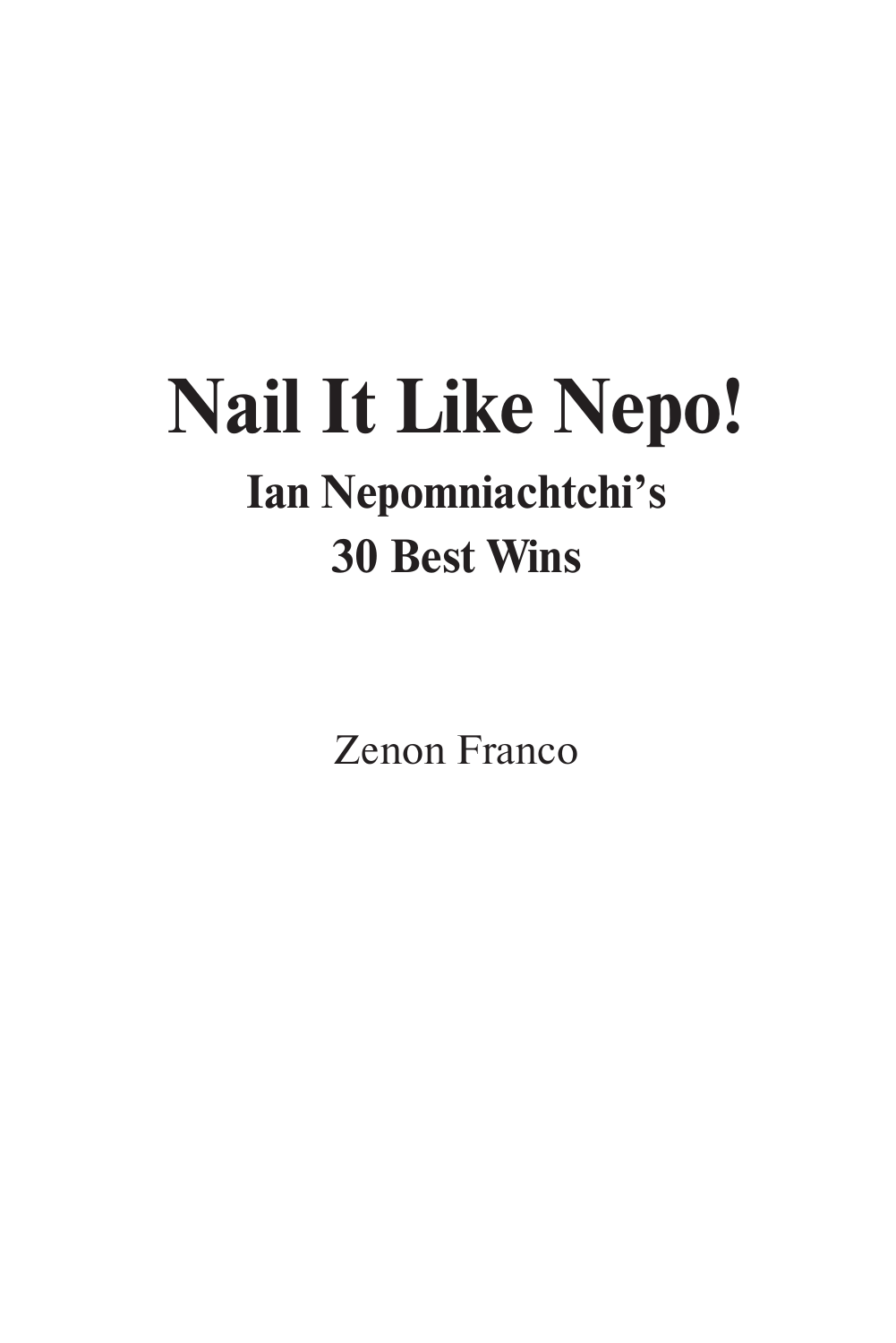# **Nail It Like Nepo!: Ian Nepomniachtchi's 30 Best Wins Author: Zenon Franco**

Typesetting by Andrei Elkov (www.elkov.ru) Cover photo © Lennart Ootes, Ekaterinburg Candidates Tournament round 4, 2020 © LLC Elk and Ruby Publishing House, 2021 Follow us on Twitter: @ilan\_ruby www.elkandruby.com ISBN 978-5-6045607-3-0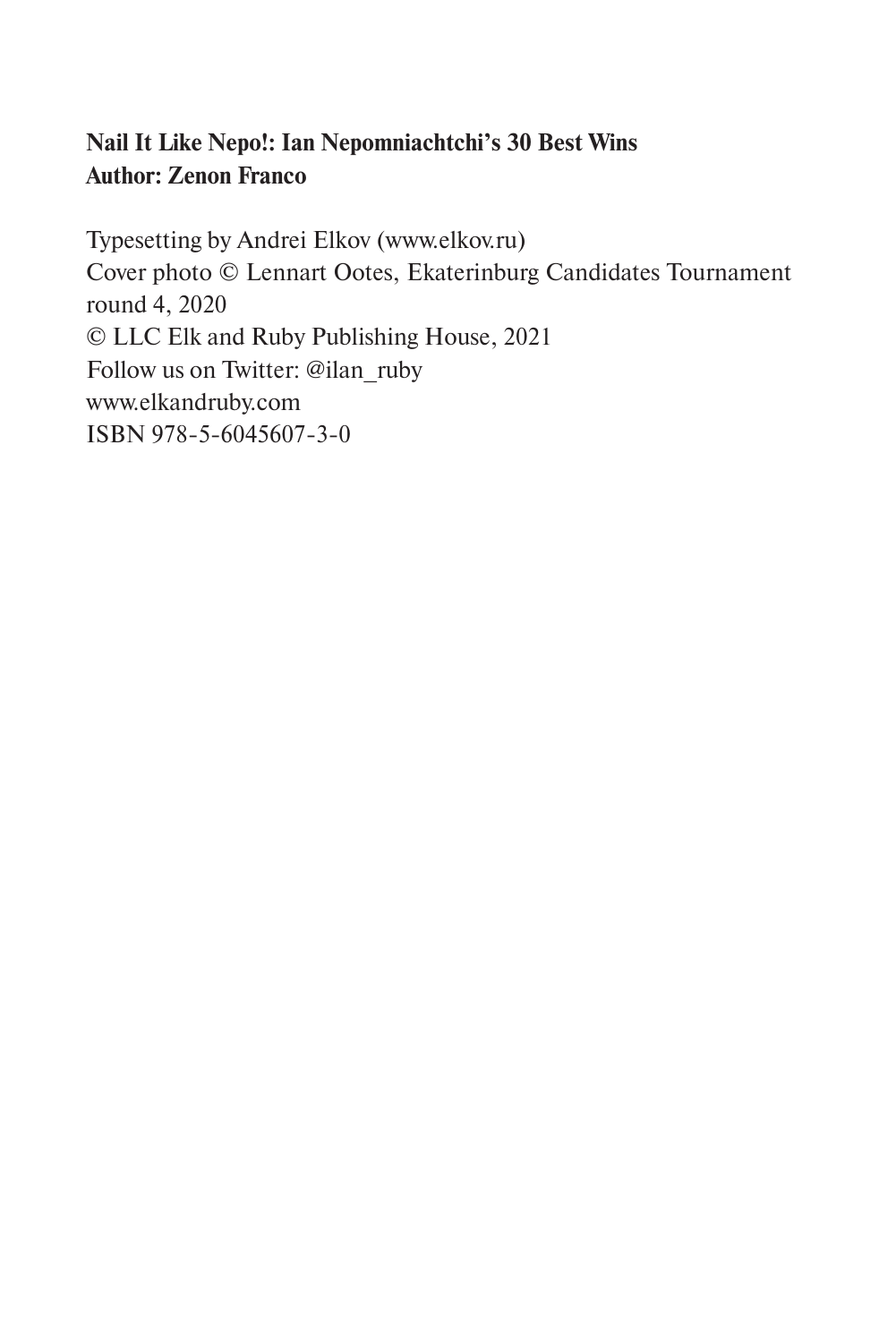# **Contents**

Index of Complete Games 4

> Introduction 6

Nepo's Style 7

Nepo's 30 Best Wins 17

> Timeline 233

Index of Openings 236

> Bibliography 236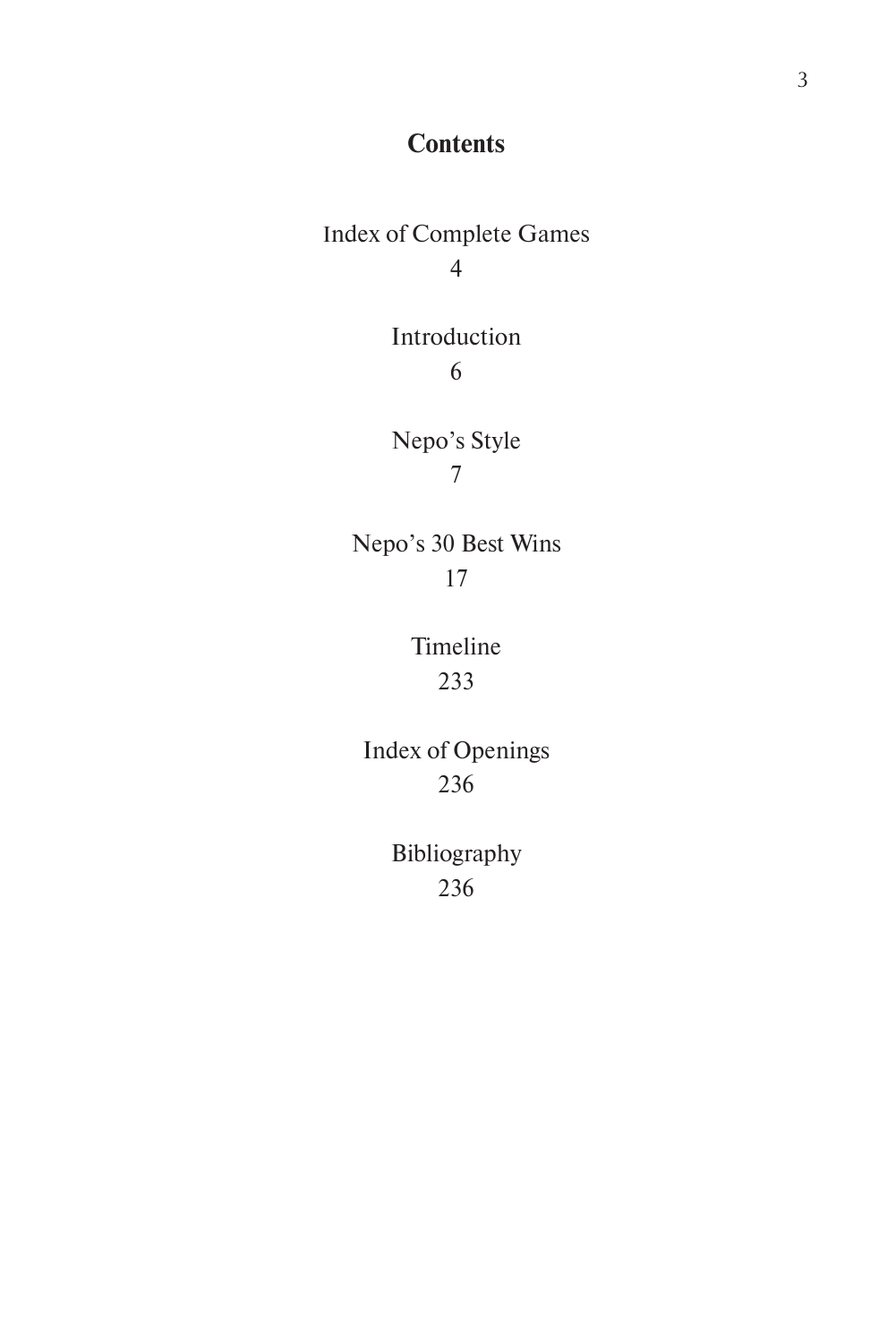Game 1: Ian Nepomniachtchi – Alexey Dreev, Aeroflot Open, Moscow 2008. Game 2: Ian Nepomniachtchi – Hrant Melkumyan, EICC, Rijeka 2010. Game 3: Ian Nepomniachtchi – Baadur Jobava, EICC, Rijeka 2010. Game 4: Denis Khismatullin – Ian Nepomniachtchi, Russian Championship, Moscow 2010. Game 5: Ian Nepomniachtchi – Peter Svidler, Russian Championship, Moscow 2010. Game 6: Magnus Carlsen – Ian Nepomniachtchi, Wijk aan Zee 2011. Game 7: Vladimir Kramnik – Ian Nepomniachtchi, Tal Memorial, Moscow 2011. Game 8: Ian Nepomniachtchi – Yuriy Kryvoruchko, World Team Championship, Antalya 2013. Game 9: Peter Leko – Ian Nepomniachtchi, Danzhou 2016. Game 10: Ian Nepomniachtchi – Evgeny Tomashevsky, Tal Memorial, Moscow 2016. Game 11: Ian Nepomniachtchi – Shakhriyar Mamedyarov, Tal Memorial, Moscow 2016. Game 12: Ian Nepomniachtchi – Boris Gelfand, Zurich 2017. Game 13: Ian Nepomniachtchi – Anton Korobov, World Team Championship, Khanty-Mansiysk 2017. Game 14: Ian Nepomniachtchi – Viktor Laznicka, European Team Championship, Hersonissos 2017. Game 15: Ian Nepomniachtchi – Viswanathan Anand, London 2017. Game 16: Magnus Carlsen – Ian Nepomniachtchi, London 2017. Game 17: Boris Gelfand – Ian Nepomniachtchi, Karpov, Poikovsky 2018. Game 18: Ian Nepomniachtchi – Vladimir Kramnik, Dortmund 2018. Game 19: Ian Nepomniachtchi – Georg Meier, Dortmund 2018. Game 20: Ian Nepomniachtchi – Etienne Bacrot, Olympiad, Batumi 2018. Game 21: Anish Giri – Ian Nepomniachtchi, Wijk aan Zee 2019. Game 22: Ian Nepomniachtchi – Vidit Gujrathi, Wijk aan Zee 2019. Game 23: Ian Nepomniachtchi – Yu Yangyi, World Team Championship, Astana 2019. Game 24: Ian Nepomniachtchi – Levon Aronian, Moscow 2019. Game 25: Viswanathan Anand – Ian Nepomniachtchi, Zagreb 2019. Game 26: Ian Nepomniachtchi – Liviu Dieter Nisipeanu, Dortmund 2019. Game 27: Ian Nepomniachtchi – Maxime Vachier-Lagrave, Jerusalem 2019. Game 28: Ian Nepomniachtchi – Maxim Matlakov, Russian Championship, Moscow 2020.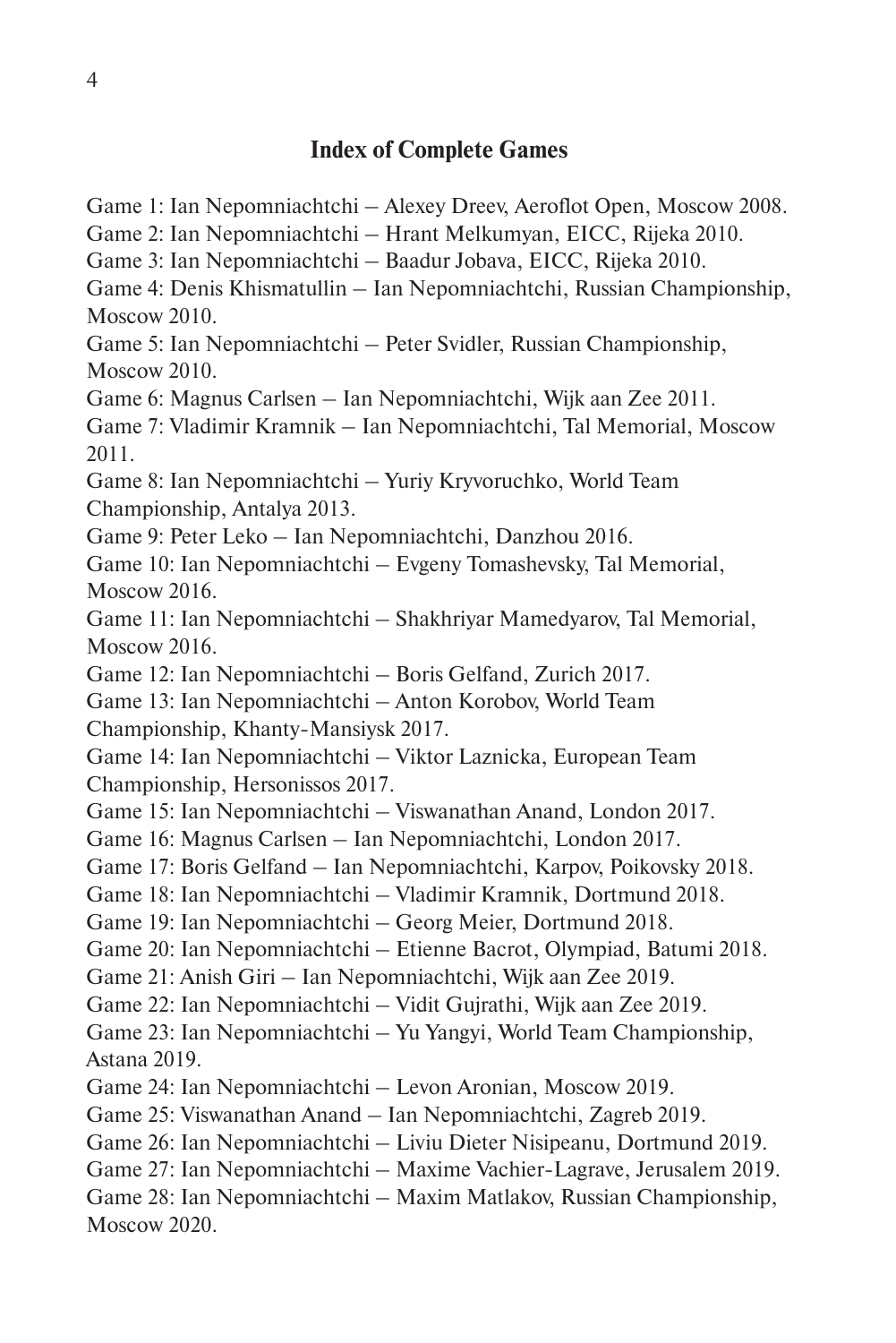Game 29: Mikhail Antipov – Ian Nepomniachtchi, Russian Championship, Moscow 2020.

Game 30: Ian Nepomniachtchi – Sergey Karjakin, Russian Championship, Moscow 2020.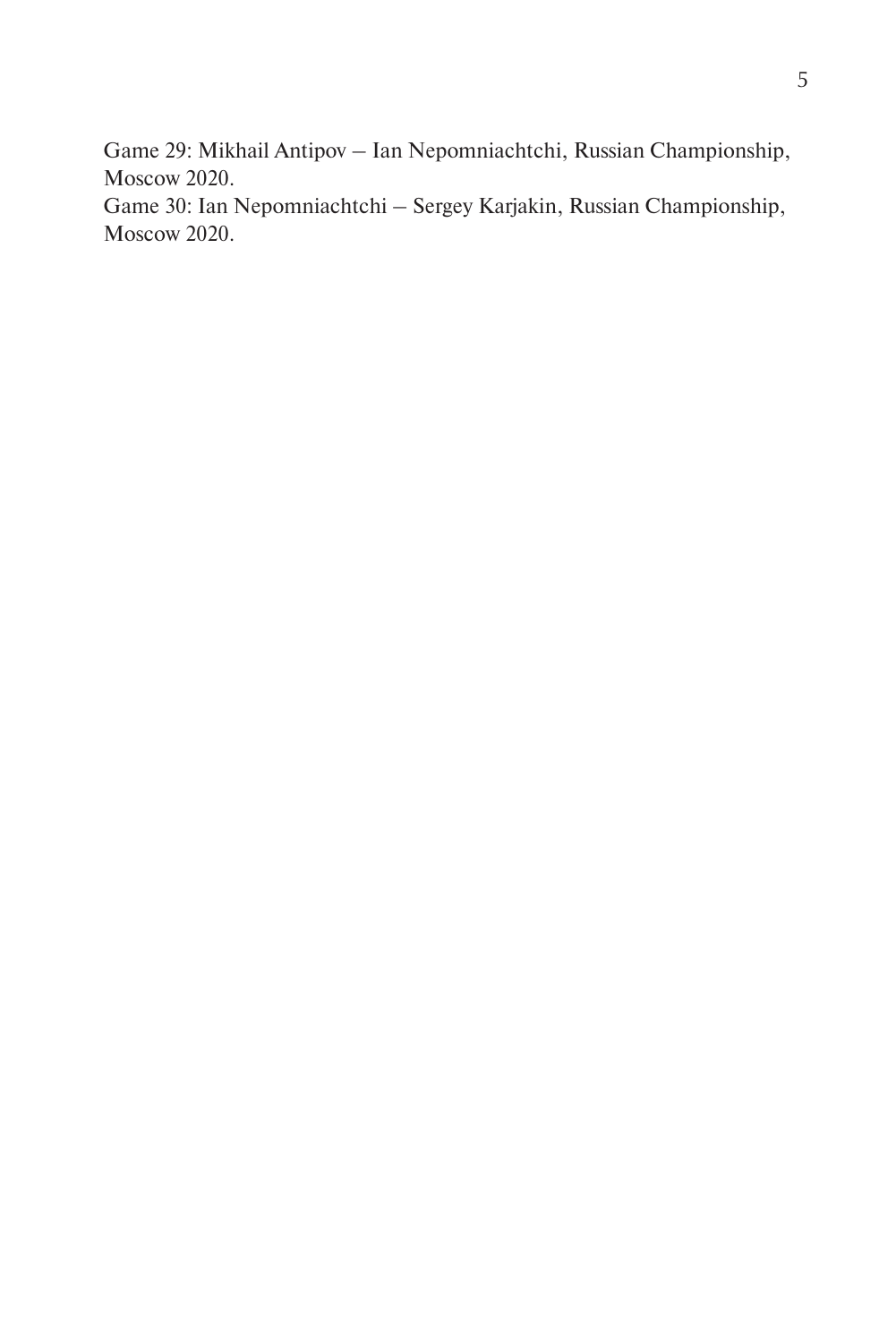## **Introduction**

I am delighted to introduce my book of Ian Nepomniachtchi's best wins.

As soon as I embarked on the gratifying task of writing it, I naturally studied Nepomniachtchi's career more deeply that I had done in the past; I was impressed by the originality of his play and his ambitious attitude. Nepomniachtchi's career is already quite long and successful, but until the last few years he was overshadowed by other great players of his generation.

His often excellent results were sometimes followed by poor performances. However, things began to change in recent years: his results are now much more stable and winning the 2020-2021 Candidates Tournament is obviously a big jump forward.

When writing this book I included, as I always do when available, comments by the players themselves, as they are an important source of information. I have to say that for this book I found fewer direct commentaries from the protagonist than in some of my previous works, but the ones I did manage to find are particularly enlightening. Nepomniachtchi is an excellent annotator: he provides clear explanations of his thoughts, both from the point of view of the chess situation on the board and other factors as well. We will see how important the practical side of the game is for him.

His opening preparation for games is remarkable. He has several ways to handle openings, as we will see. For example, he usually makes choices unexpected by his opponent. Some of his "surprises" are new ideas, while some others are just moves that sometimes make his opponent react suboptimally. On other occasions he prefers to play side-lines, or even goes for continuations that are not that familiar for him (and sometimes not in his repertoire at all), agreeing to discuss the opening on his rival's theoretical terrain.

This book contains 30 complete games and a number of fragments that give more context on the commented game. It is written in "move by move" format: readers are challenged to solve exercises in relevant and instructive parts of the game, and the author will also answer questions asked by a hypothetical student.

I believe that this is a good way to study chess, and also to teach.

It has been a pleasure to write about Nepo's creative style and I hope the reader will appreciate the games of the 2021 World Championship challenger just as much as I do.

#### **GM Zenon Franco Ocampos Ponteareas, July 2021**

Dedicated to Yudania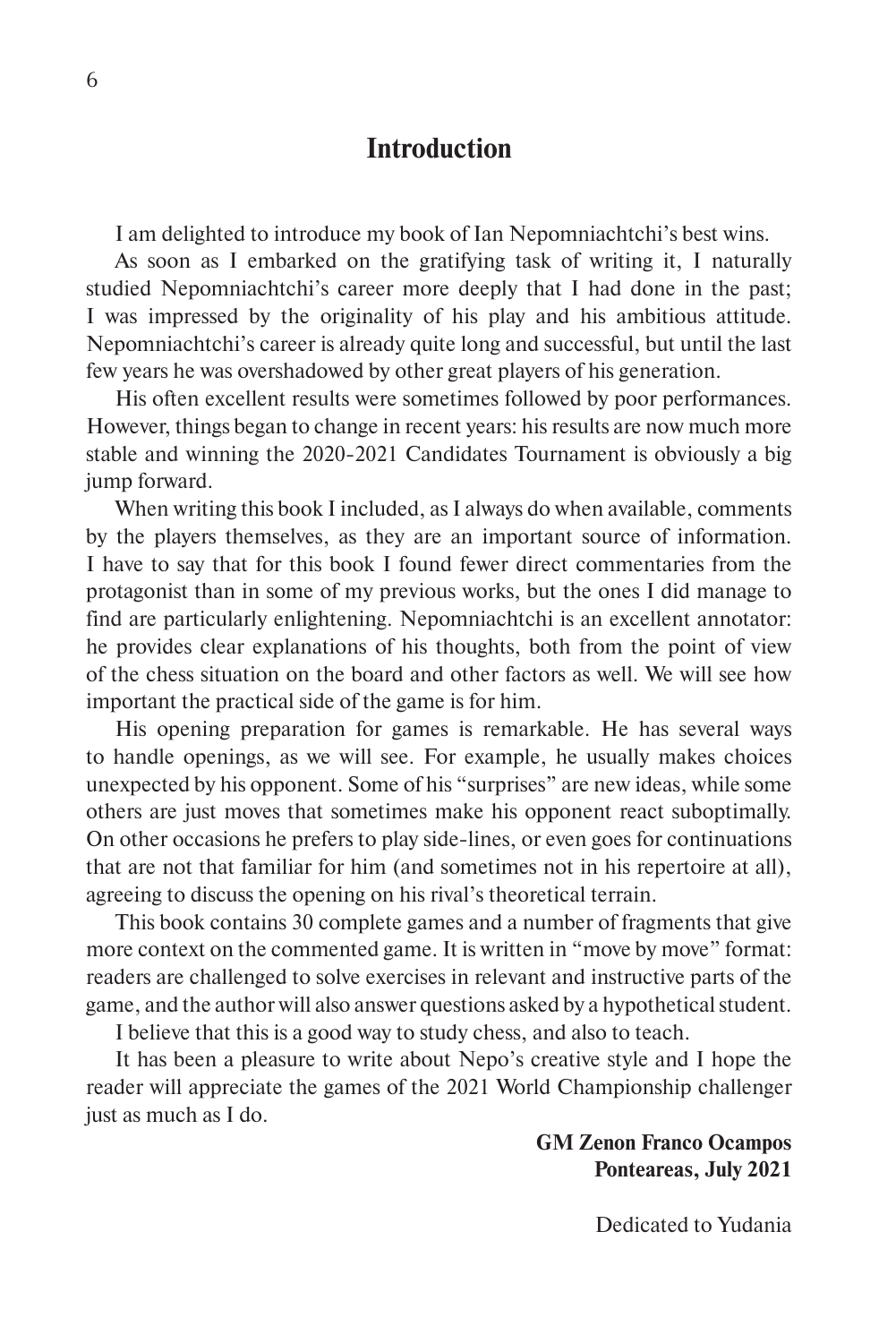## **Nepo's Style**

Both Garry Kasparov and Magnus Carlsen believe that Nepomniachtchi's style is more aggressive than that of the other top players. Nonetheless, in recent years he has also got more solid, and now he is stronger. Asked how he had reached his best level in the last few years, Nepo replied that it was greatly due to his much more effective work.

It is difficult to find just one great player from the past that reminds me of his style. Even though all the top players have gained something from all the great masters of the past, in Nepomniachtchi we could particularly highlight a few, beginning with Emanuel Lasker, David Bronstein, Bent Larsen and Viktor Korchnoi: he has the fighting spirit of all of them, as well as a mixture of some of their abilities.

From his commentary we clearly see the importance he attaches to the practical side of the game; and, as I said, the other factor I noted was his topclass opening preparation.

#### *Carlsen's opinion*

In an interview given at the end of the Candidates Tournament, Magnus Carlsen said that Nepomniachtchi was one of the most talented players of their generation. Carlsen pointed out how quickly Nepo plays his moves, exerting strong pressure on his opponent. This is complemented by his tactical strength even in simple positions. Nonetheless, this could be a drawback too, when he plays too quickly and loses focus.

Carlsen said that Nepo was very influenced by his mood, "When he is inspired he can play extremely well," but the opposite can happen, too: he may play at a lower level when he is emotionally not in a good shape.

"It has been proved in chess, again and again, that being consistent and raising your floor is just as important as raising your ceiling," said Carlsen, adding that Nepo's floor was too low for several years. "That's the only reason why Ian was not at the highest level in each tournament he played." In another interview, Carlsen said that in the last few years Nepomniachtchi has succeeded in raising both his floor and his ceiling.

#### *Mikhail Tal, his first idol*

When he was 14 years old Nepomniachtchi said his idol was Mikhail Tal. Well, we cannot say that his style is that close, not to the Tal of the 1950s and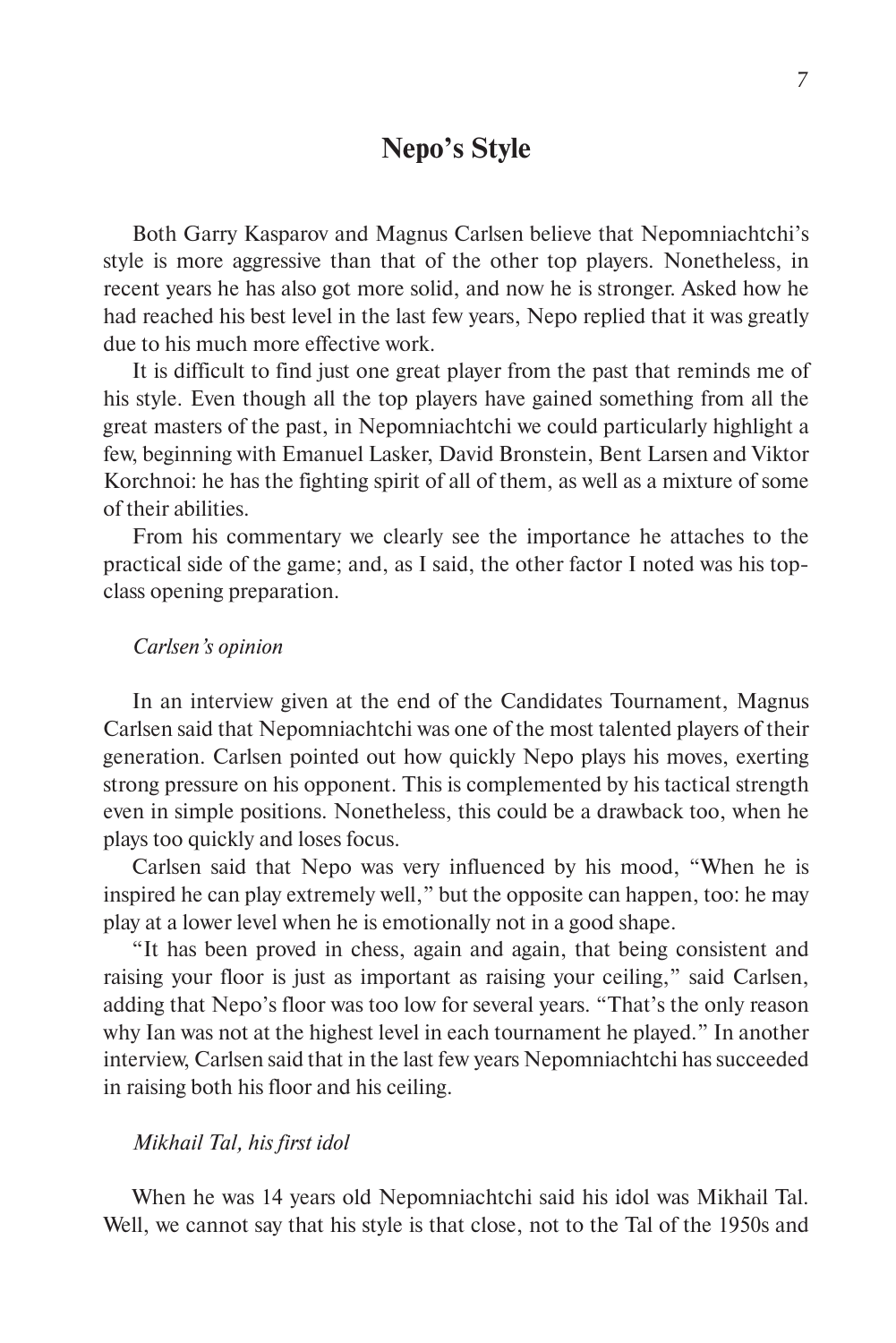1960s anyway, but he has of course played many attacking games, and we will see some of them in this book. Let's briefly look at a recent example from a rapid game that could remind us of the young Misha Tal.

**Ian Nepomniachtchi Teimour Radjabov**

*Ruy Lopez Berlin Variation [C67]* Paris Rapid & Blitz chess24.com, 20.06.2021

**1.e4 e5 2. 百3 乞c6 3. 息b5 乞f6 4.0-0** C**xe4 5.d4** C**d6 6.**E**a4 exd4 7.c3** E**e7 8.cxd4 b5 9.**E**b3 0-0 10.**C**c3** E**b7 11.**G**e1** E**f6 12.**E**f4**  C**a5 13.**E**c2 b4 14.**C**a4 g6 15.**C**e5**  தி**b5 16.**@c**5 d6** 



*White to play* 

After a relatively new path in the Berlin,  $6.\stackrel{\wedge}{\leq} 34$ , sacrificing pawns, the game arrives at one of the critical positions.

**17.**C**xb7!** C**xb7 18.**C**c6** I**d7**   $19.$  $\circ$ **xb4!** 

That was the idea, to exchange his central pawn for this less important one, allowing him to centralize the knight with tempo.

**19…**C**xd4 20.**C**d5** E**g7**

Abandoning e7, but in case of 20...  $\mathbb{W}$ d8 then 21. All h6 wins the exchange, although the computer wants even more by playing  $21.\n\triangleq e3$ .

**21.** $E$ **e7 曾d8 22.** $E$ **g5 曾h8** Avoiding  $\hat{\otimes}$  f6 with check.

After  $22 \sqrt{2}$   $\sqrt{2}$   $23 \sqrt{2}$  White threatens  $24.\textcircled{5}$  f6+  $\circled{2}$  h8 25. We4. going to h4, and if  $23...\&c5$  then  $24.$  If  $42$  or  $24.$   $\&$  f6 are equally strong.



What would Mikhail Tal play here?

#### **23.**E**xg6!!**

A beautiful combination; 23.h4 was also adequate, but this continuation is prettier.

#### **23…fxg6**

After 23...hxg6 the invasion through the h-file is decisive after 24. 曾g4 宫g8 (24... 公f5 25. 曾h3+) 25.  $6 + 2x$  f 6 26. x f 6  $2f$  5 27. F 13, and mate soon.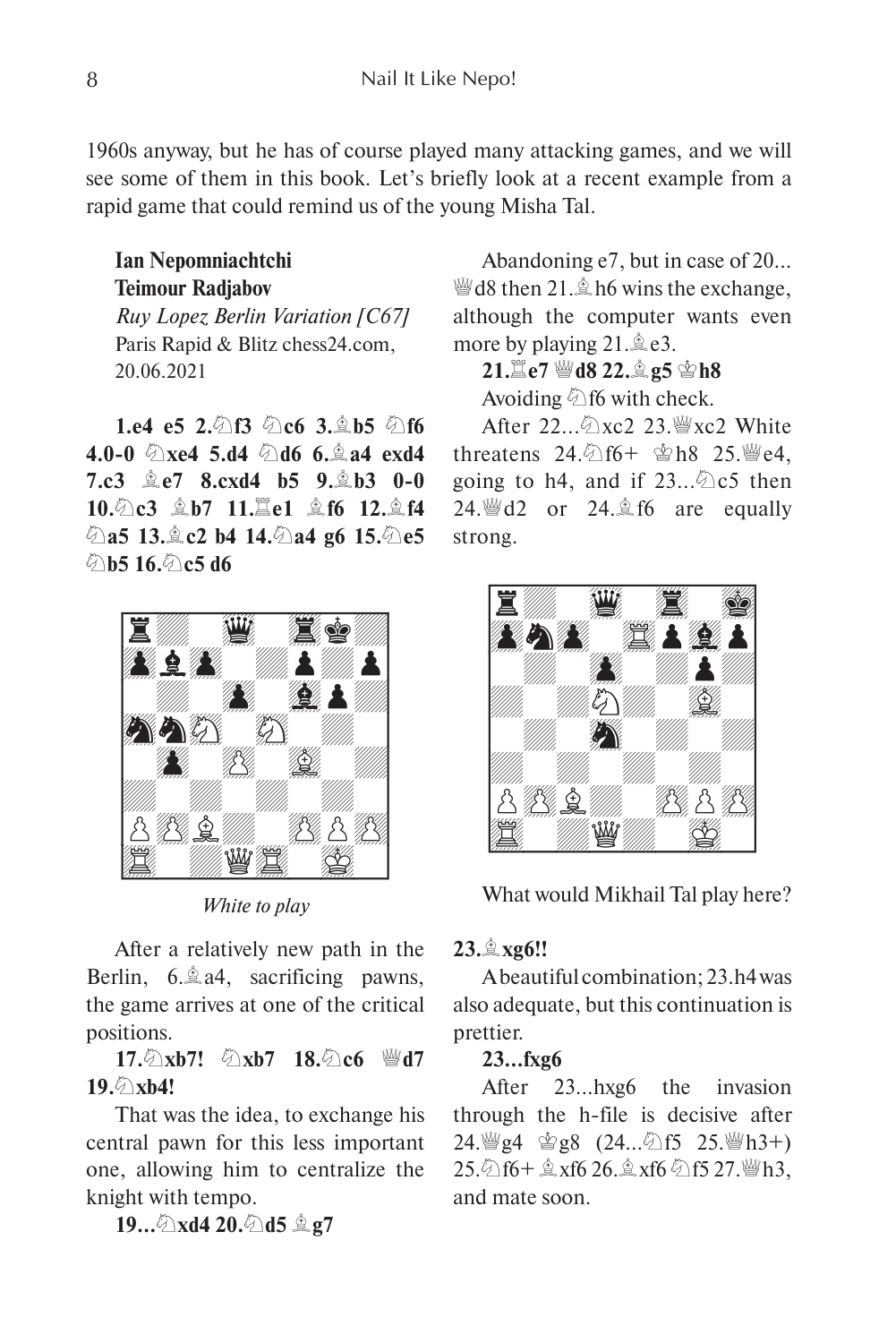2.) Chess is played by humans, with limited time to think, not by computers, so, again, the practical side is very relevant.  $(3.\textcircled{2}f3! \quad 7.g4!$  $23.\Xi$ d1!)

3.) "Which piece should I exchange? Which one should I keep?" If you can find the right answers, you'll probably discover the correct plan.  $(22...\text{\textdegreeled{2}})$  f6!  $23.\text{H}$  d1!)

4.) After a move you missed, don't panic! Even though it's easier said than done  $-$  as we saw, even top players can react poorly to an unexpected turn of events.  $(27.2)$ 30...Gg7? *30...*G*g1+!*)

5.) "Chess is a state of mind." (16. Ec4?! 30…Gg7? *30…*G*g1+!*)

\* Italics refer to variations, as opposed to moves actually played.

## **Game 16**

#### **In the spirit of Lasker and Korchnoi**

This game in some way evokes Tarrasch – Lasker, Dusseldorf 1908, the second game of the World Championship match  $(15. \triangle xg7!)$ . Here too, Black embarked on a more than dubious continuation, and was on the verge of losing. We could think of Korchnoi playing with the Black pieces as well.

The world champion failed to find the best way to punish Black's daring maneuver and began to commit mistakes, which led him to defeat. In this case there were not just chess factors behind the collapse. Carlsen,

as many participants and journalists pointed out, was suffering a bad cold during the tournament, which was quite visible at the press conference after the game.

**Magnus Carlsen Ian Nepomniachtchi**  *Slav Defense [D13]* London (8), 10.12.2017

**1.**C**f3 c5 2.c3** 



**Question:** Not very common, right?

**Answer:** You are right. This move order, or even starting with the move 1.c3, the Saragossa Opening, which has been played a few times by Vlastimil Hort, in most cases transposes to normal variations.

Magnus Carlsen likes to play unusual openings, mostly in blitz and rapid tournaments. In this case, it is an invitation to play a Slav, trying to lead Nepomniachtchi to unfamiliar territory.

**2...d5**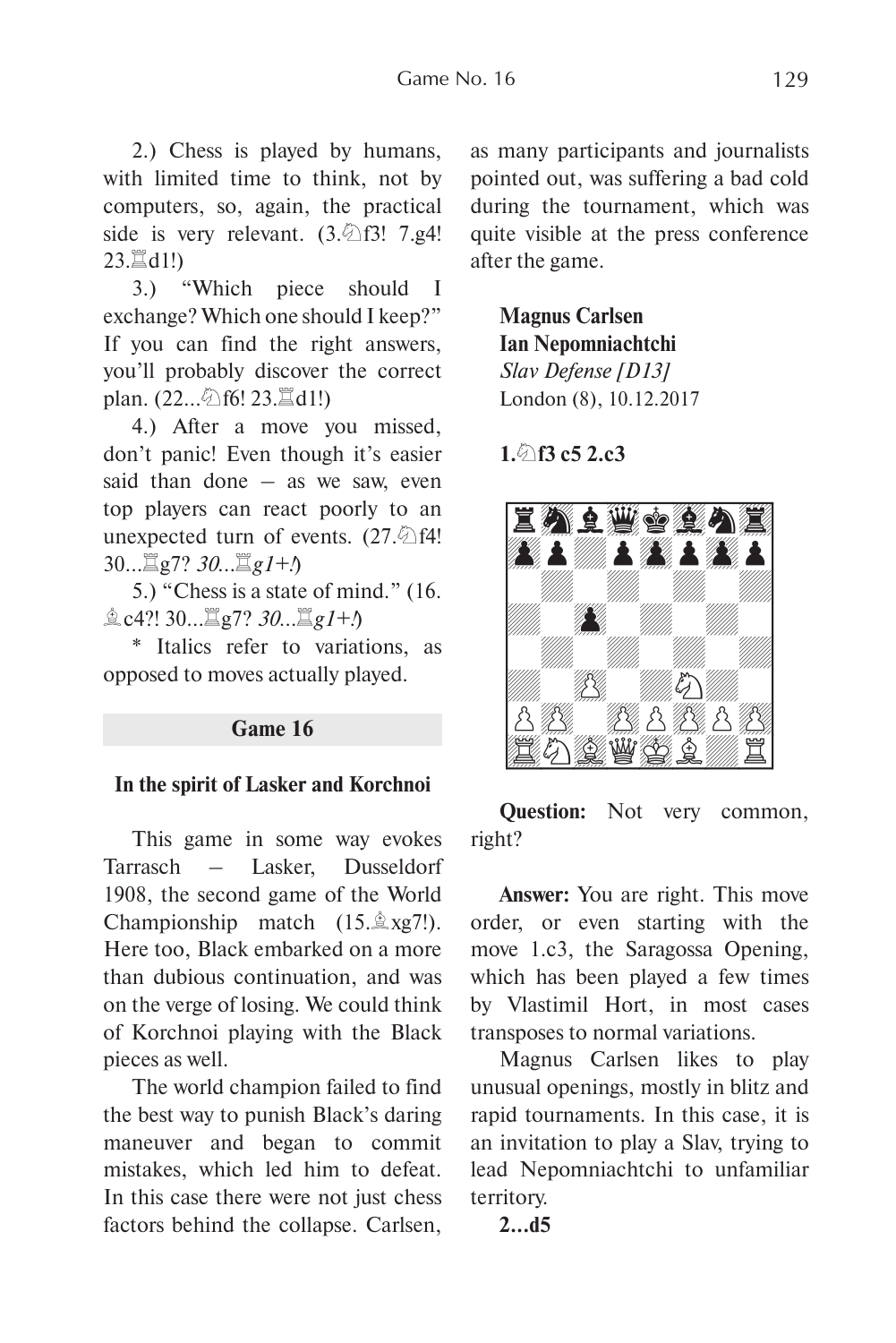Black accepts the challenge and goes for a Slav. He had several options of course, such as  $2...\text{\textdegreeled{2}}$  f6 3.d4 e6, when after 4. $\angle$  g5 we arrive at a setup that Carlsen played twice in 2017, against Xiong in the Isle of Man and Korobov in Riyadh (blitz). Carlsen won both games.

**3.d4 cxd4 4.cxd4**  $\oslash$  **c6 5.** $\oslash$  **c3**  $\oslash$  **f6**  $6.$  $\oplus$   $f4$   $\oslash$   $h5$ 

Black chooses a secondary line, probably wanting to avoid a theoretical battle after  $6 \dots \hat{2}$  f5 or  $6 \dots$ a6, moves that Carlsen himself had experience in with both colours.

## **7.**E**d2**

Carlsen chooses a modest line instead of trying to punish Black by playing 7. e5.

## **7....** ① **f6**

This is an invitation to repeat moves, something very unlikely to happen, of course. The alternative is 7...g6.

## **8.e3**

White finishes with the bishop inside his pawn structure, but he has got in  $\triangle$  c1–d2 for free, which also frees up the c1–square for the rook.



## **8...e6**

**Question:** This is a kind of "betrayal" of the Slav, why not 8...  $&$  f5?

**Answer:** That would be ideal, but after 8... **£** f5 White has the unpleasant threat  $9.\overline{2}$  e5!, and Black has to deal with some annoying ideas too, like <sup>Ш</sup>в3, g4 and **≜b5**, etc., so Black must be more restrained.

#### **9.**E**d3** E**d6**

Black wants to control e5. The alternative is  $9...$   $2e7$ .

We are in a symmetrical position but with White having gained the move  $\triangle$  d2 for free and it is his turn.



**Exercise:** What would you play with the White pieces?

#### **Answer: 10.e4!**

His better development can only be demonstrated in an open position, so now we arrive at a typical isolated d-pawn structure.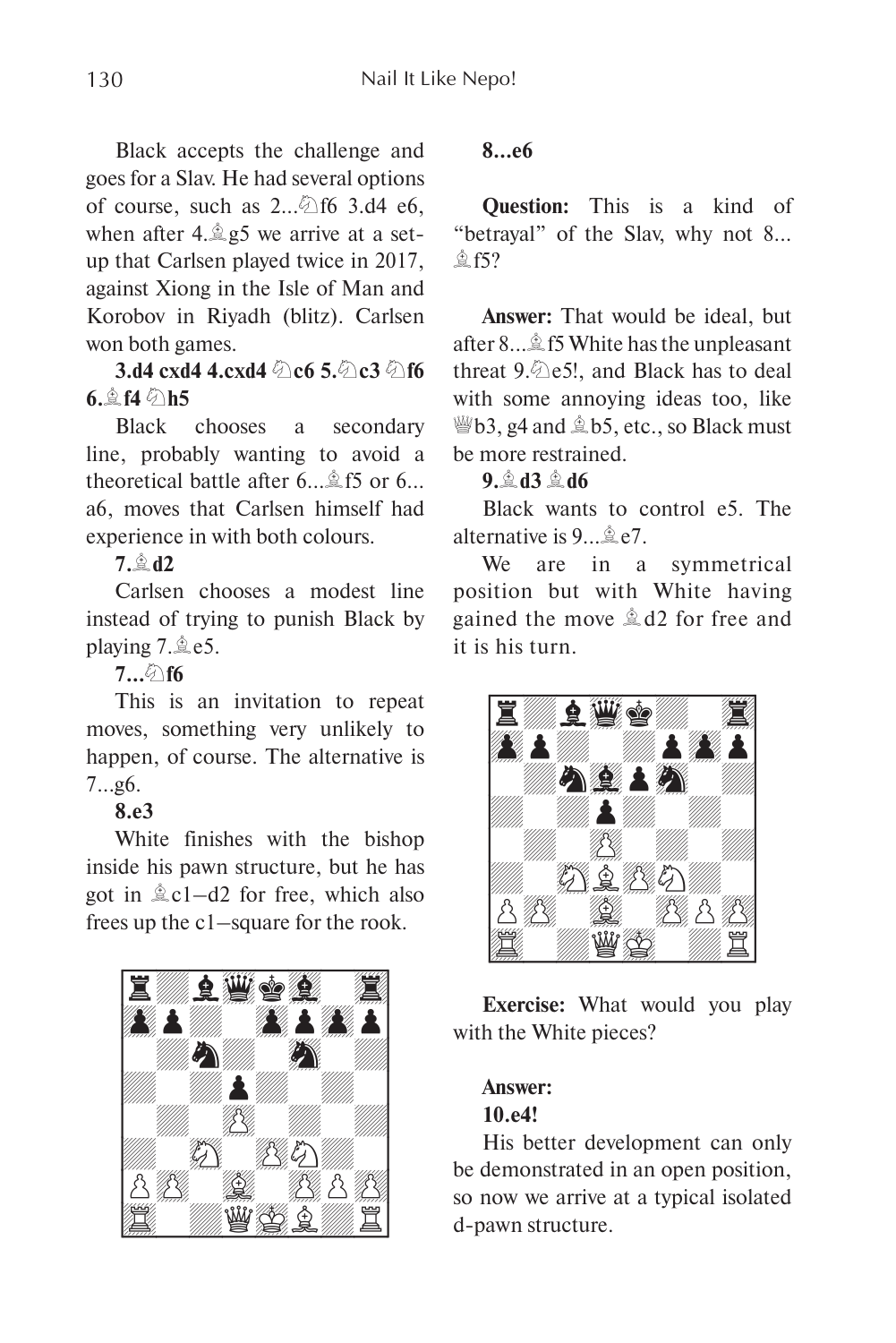White has to play this move immediately, because after normal moves 10.0-0 0-0 if now 11.e4 then Black has  $11...\text{\textdegreeled{}}104!$ , forcing  $12.\text{\textdegreeled{}}101$ , and after 12... dxe4 the  $\hat{\varphi}$  b4 is on his way to d5.

After 10.e4 the jump  $10...\text{\textcircled{2}} b4$ ? is weak due to  $11.\&{\scriptstyle b}5+$ , forcing  $11...$  $\mathcal{L}$ d7.

#### **10…dxe4 11.**  $\circ$  **xe4**  $\triangleq$  **e7**

We have arrived at a standard setup. It seems that White has gained a tempo in the process, which is a good sign for him, although the move won,  $\triangle$  d2, is not particularly threatening.

**12.0-0 0-0** 



**13.**I**c2**

**Question:** An unusual place for the queen too, right?

**Answer:** Yes, the World Champion doesn't play the standard move 13. $\mathbb{W}$ e2, but wants to force Black to make some concession on the kingside immediately.

It's probably no better than 13. $\mathbb{W}$ e2, but no worse either. It

gives this typical position a new or a different type of treatment.

The normal move  $13.$ <sup>W</sup>e2 was also played here, arrived at by a different move order, in Nakamura – Wojtaszek, Khanty-Mansiysk 2010. That game continued  $13...$   $\&$  d7 14. ac1 耳c8 15.a3 彎b6 16. de3  $\Im$ d5 17.b4 a6 18. $\Im$ c5  $\Xi$ cd8 19. $\&$ e4  $\triangle$  e8 20. $\cong$  fd1, and White got some advantage, although Black finally won.

#### **13...h6**

The alternative was 13...g6. Although it is playable, it seems logical not to weaken voluntarily the dark squares on the kingside. There could follow 14. $\cong$ ad1  $\triangleq$ d7 15. h6 里e8 (15... h4? 16. Wb3 loses material), and now White must decide where to put his queen, on d2 or e2, or maybe play 16.a3 first and  $\mathbb{E}$ fe1 later

**14.**G**ad1** E**d7**

Accepting the pawn with 14... *E*xd4 15. Dxd4 ₩xd4 is really hardcore. After  $16.\&c3 \quad \text{Wb6}$  $17.\hat{\odot}$  xf6  $\pm$   $\&$  xf6  $18.\hat{\&}$  xf6  $\&$  xf6  $19.$  42  $20.2$   $20.2$  (more dangerous than  $20.\hat{\triangle} b1$ , because the bishop can move to b3 or a4 later), White has a nasty initiative on the diagonal, and of course taking the second pawn is too dangerous, e.g., 20... 幽xb2 21. Eb1 幽e5 22. lfe1  $\mathbb{W}$ c7 23 $\mathbb{E}$ b3.

## **15.a3**

Black was not threatening 15...  $\&$  b4 yet, as 16. $\&$ xf6+ would force 16…gxf6, but the World Champion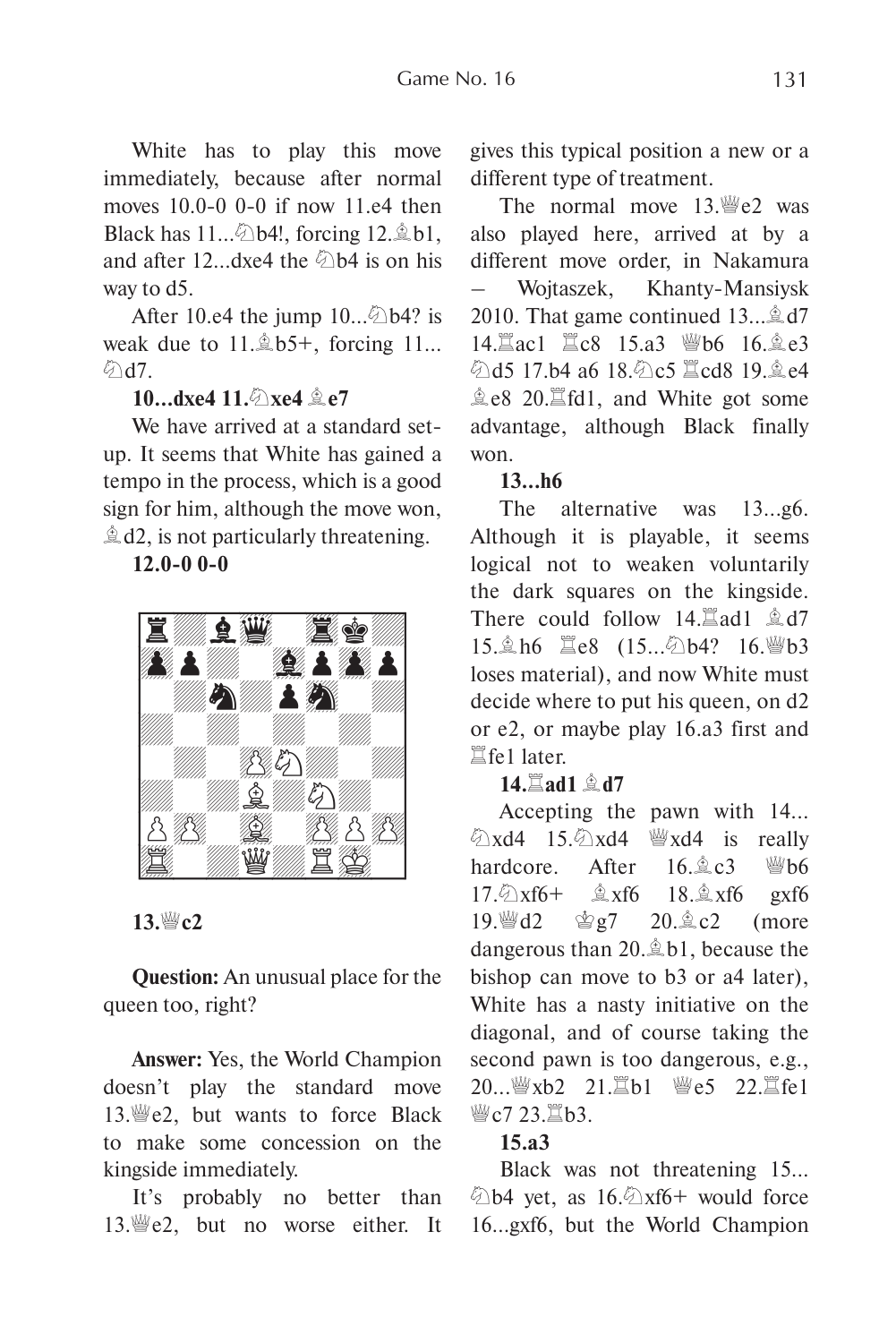didn't find a more useful move. After for example 15. fel, Black could play  $15...\&d5$  (renewing the threat ... $\&$  b4), followed by 16… $\&$ c8 with a nice position.

So, instead of a standard solution, he went for a different idea again.

**15…** $\Xi$ **c8 16.**①c3



White has avoided premature simplifications and, thanks to that, his main weakness, the d-pawn, is not in danger. He is preparing a slow but dangerous advance if Black remains passive.

**Exercise:** How do you think Nepo reacted?

#### **Answer:**

## **16…a6**

Black chose an ambitious plan, involving the expansion …b5–b4.

Another standard possibility was  $16...$  $d6$ , intending  $\ldots$   $d2$  e7 and  $\mathbb{R}$  c6.

**17.**I**c1**



Magnus has found a way to show the positive aspect of his queen's position, adding meaning to his surprising move  $13.$ <sup>W</sup>/<sub>22</sub>.

**Exercise:** What would you play?

#### **Answer:**

**17...**G**e8** 

Showing respect for White's idea. 17...b5? 18. xh6! gxh6 19. With xh6 followed by  $\Im$  g5 would of course give White a winning attack.

**18.** $\Xi$ **fe1** 

Now 18. xh6? gxh6 19. Wy xh6 would be obviously bad due to 19…  $&$  f<sub>8</sub>.

## **18…**E**f8 19.**E**f4**

The bishop gives up his place for the queen. The standard plan  $19.\hat{\triangle}$  b1 followed by  $\mathcal{L}$  c2 didn't attract White, as Black would play 19... $\hat{\mathbb{Q}}$  e7 and after 20.  $\%c2 \& 15$  there is no clear way to continue. It doesn't seem promising for White.

## **19...b5**

Black is consistent with his idea. The alternative was  $19...\&e7$ , going to d5, and enabling  $\ldots \triangle$  c6.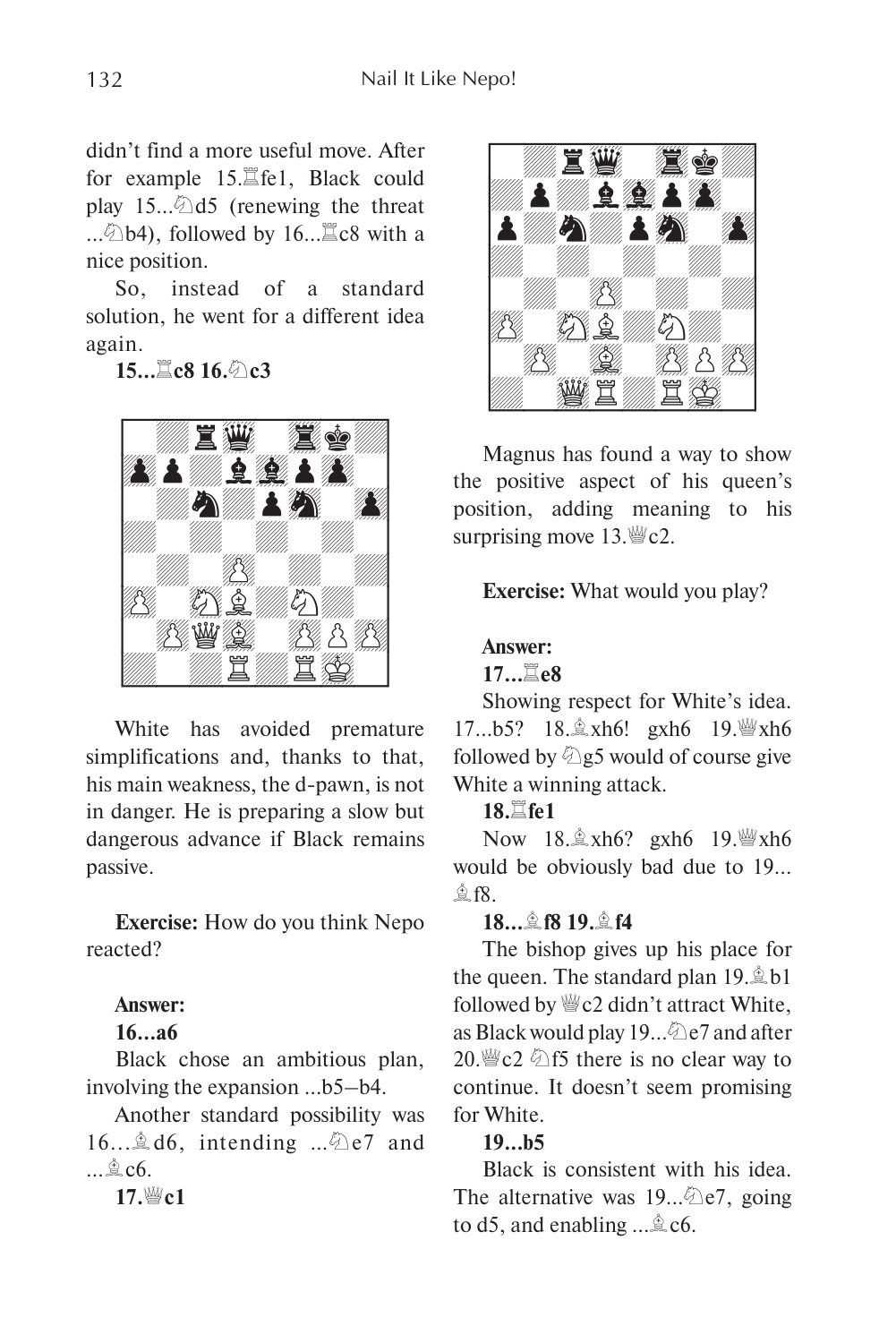**20.** Jd2 b4 21. axb4  $\partial$ \xb4



 $22.6$ **e5** 

**Question:** Really? White doesn't want to keep this bishop?

**Answer:** You and I would like to play  $22.\n\triangleq b1$ , and surely Carlsen too, but he probably saw that after 22... hd5 23. le5 \$ b5 White's attacking chances are almost nil.

He assessed that it was more important to retain his dark-squared bishop for the initiative.

**22...**C**xd3 23.**I**xd3** 

**Exercise:** What would you play here?

#### **Answer:**

#### **23…a5?**

Black had a good position, but not a better one, and not completely without danger. Nepo was too optimistic, and after the game he commented: "Of course, this was a mistake. It just gives away a tempo."

He should have given up the pawn. After  $23 \rightarrow \& \text{c6}$   $24 \times \text{a6}$   $\& \text{a8}$  Black has some positional compensation for the pawn.

Another option, also sacrificing the pawn, was  $23 \dots \triangle 65$   $24 \text{.} \triangle x \times 55$ axb5 25. $\frac{100}{25}$   $\frac{100}{25}$ , followed by …Gb8, and there is also enough compensation. The knight on d5 is strong and White's extra pawn is easily neutralized.

#### 24. *W*f3!

Suddenly Black is confronted with a series of unpleasant ideas. The f7 pawn is a tactical weakness, White could try g4 followed by g5 or even h4 first, and the maneuver  $\triangle$  g3–h4 is available.

**Question:** It seems convincing, did Nepo overlook this move?

**Answer:** After the game he said: "Of course I saw  $\frac{100}{15}$  said: "Of course I saw  $\frac{100}{15}$ couldn't have expected it to be so devastating."



**Exercise:** How would you defend?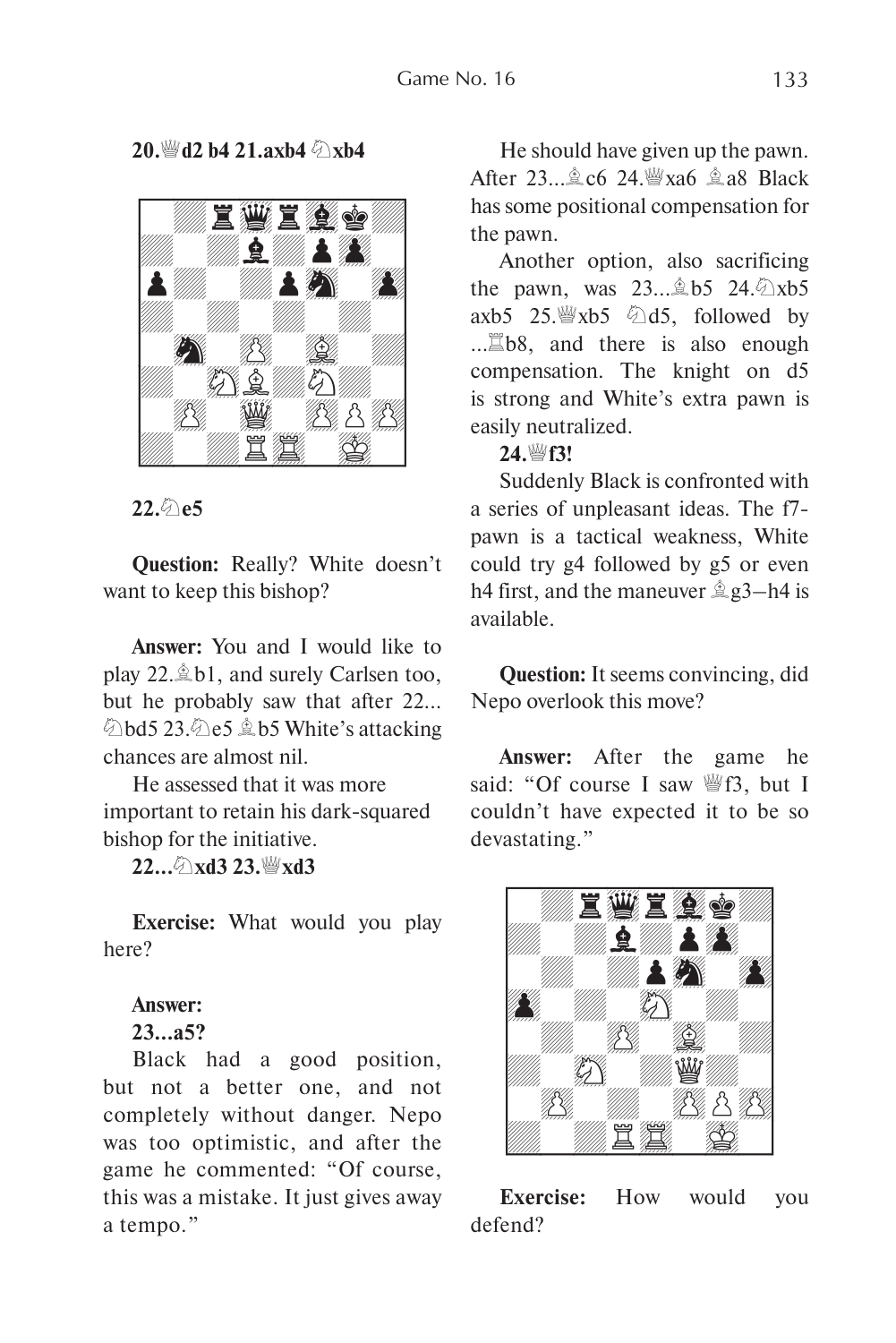## **Answer:**

## **24...**E**b4?**

Nepo remains very confident and is playing with fire. He wants to create counterplay, but that's not what the position demands at this point. Now his king is losing a key defender.

The right move was  $24 \dots \equiv e7!$ , overprotecting f7. After  $25.\&\text{xd7}$  $\&$  xd7 (25...  $\&$  xd7 26.  $\&$  xh6 a4 followed by  $\ldots \textcircled{2d5}$  is to be played when hitting the panic button: it leads to a tenable position, one that is difficult to crack, but this is not necessary yet)  $26. d5 \&c5 \;27. d6 \&d7$ it looks enough for Black to equalize. Normally the queen is not a good blockader, but here the queen is safe, as White has no clear way to attack her.

## **25.**G**e3?!**

Nepomniachtchi thought  $25.\n\triangleq g3$ , with the  $\triangleq$  h4 idea we mentioned, would be "very unpleasant for me... and here I might be ready to play …g5 at some point." It was a strong move and Black needs to get rid of the c3 knight immediately, because after the threatened 26. h4 he cannot defend with  $26...g5$  due to  $27.\textcircled{2}$  e4! winning instantly.

Anyway, after for example 25…  $&xc3$  26.bxc3  $&a4$  27. $&xc1$   $&yd5$ 28. $\frac{100}{26}$  f4, the threat  $\frac{4}{26}$  h4 remains frightening.

Carlsen's move maintains a slight advantage, but he misses a great opportunity. In fact, the engines immediately show the strongest move, 25.  $\&$  xh6!, when play could continue  $25 \dots \& \text{xc}3$   $26 \text{ bxc}3$   $\text{ex}h6$  $27.$  @  $23+$ 



Black cannot play 27... \$ f8? due to 28. d3! 2c6 (or 28...  $29.$  Wg7  $\Xi$ f8 30.d5!) 29. [14]  $\cong$  e7 30.c4, and there is no good defense against the coming d5.

Ian also has a difficult position after  $27 \dots \cong h7$   $28 \sqrt{3} \times 57$   $\cong$   $e7$  $29.$  We d 3 +  $\frac{1}{2}$  g 7 (or 29...  $\frac{1}{2}$  g 8 30. W g 6 + 會f8 31.2d6! 響g7 32. 響d3 **g c6 33.f3** followed by c4, when the Black king is weak and White is clearly better) 30. $\circled{2e5}$  and Black must return material: after for instance  $30...$ 31. 曾g6+ 宮h8 32. 曾xh6+ 曾h7 (32...  $\circ$  g8? 33. $\ddot{=}$ d3) White has 33. $\circ$ g6+ 曾g8 34. ys5 Wh5 35. Wixh5 2xh5 36. Xf8 \$xf8, and now Magnus would play 37.d5! with a material advantage and a better position, as the a-pawn will not create enough counterplay.

Let's go back to our game, after  $25.$  $\Xi$ e3.

**Exercise (simple):** How did Black justify his previous moves?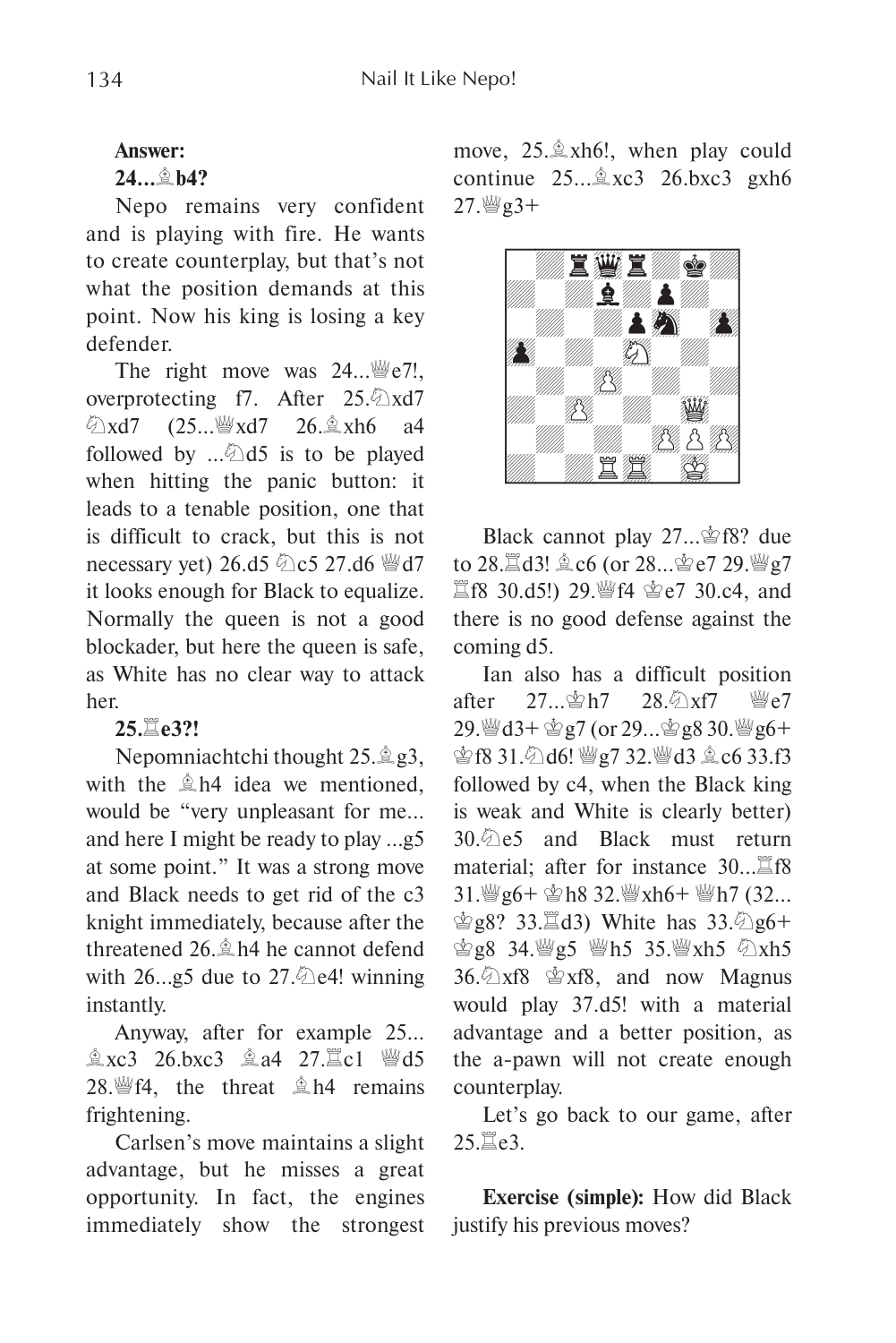## **Answer:**

**25...**E**xc3** 

This is the first part. Of course, it creates the additional idea c4 and d5 for White, but Black must do something to try to stop White's attack.

## **26.bxc3**



**Exercise:** How did Nepo continue?

## **Answer:**

## $26.894!$

This turns out to be an excellent move from the practical point of view. Carlsen explained his feelings about the game, saying: "I failed to predict a single one of his moves."

Some of them were bad, that's true, but not this one.

## **27.**G**a1?!**

Not the best answer.

**Exercise:** Why was it a poor reply?

## **Answer:**

**27...**E**c2!** 

The bishop is allowed to rejoin the defense.

Going back, it was better to avoid this redeployment by playing  $27.\overline{\mathbb{Z}} c1!.$ Black should answer 27... <br>
<u>Elack should answer</u> 27... <br>
<u>Elack</u> should answer 27... puts up a fight, but not  $27 \dots$  W xd4? because it loses material after  $28.\overline{2}a1!$ <sup>幽</sup>d2 29. e4, or leads to a White attack after  $28...$  b6  $29.$   $\&$  xh6!

## **28.h3!**

A good practical decision. The king needs some air and now Magnus is freer to use the rook on a1, as he has no more back rank problems.



## **28...**E**f5?**

The bishop hurries to retreat. It is a logical idea but a tactical mistake, and here it is too provocative.

 $28...$   $\mathbb{Z}$  f8 would have been a safer move, overprotecting f7, or the more ambitious 28…a4, but this needs more calculation because if the c2-bishop wants to go the kingside the pawn may end up lost.

Even more calculation would be needed for the computer suggestion  $28...\textcircled{2}d5$ , which is good, but leads to serious complications. It allows 29. **A** xh6, and after 29... **A** g6 30.c4  $\Im$  xe3  $\Im$  1.  $\Im$  xe3  $\Im$  f5 32.c5  $\Im$  d5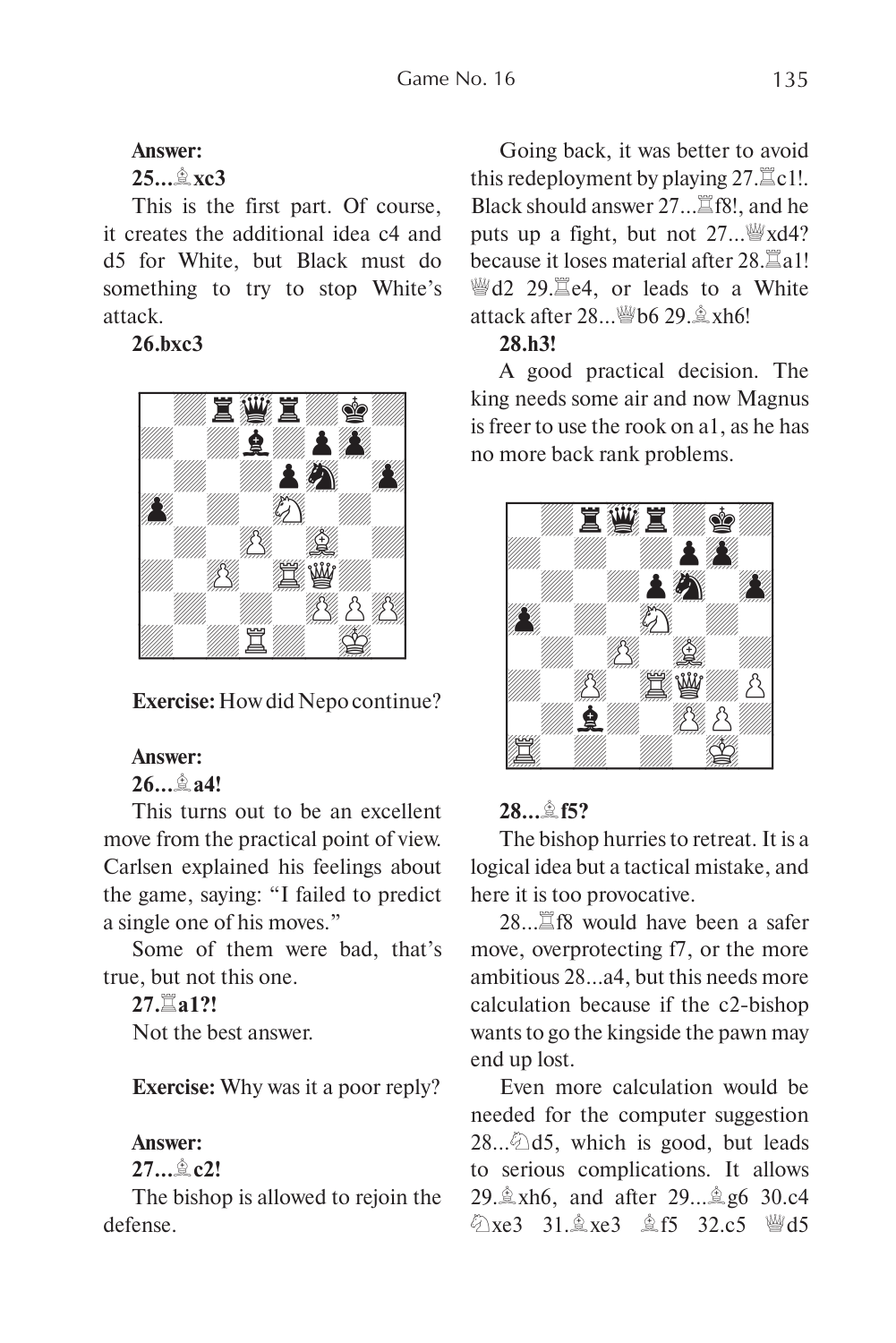33. No <br> **Exa5** the position is about equal, but easier to play for White.

Carlsen accords importance to this detail. If the position is easy to play, this is more important at the board than the objective evaluation.

It seems that, instead of  $29...\hat{2}96$ , 29...  $\mathcal{L}$  e7! is stronger, as after 30.  $\mathcal{L}$  g3 f6 31. Le2 Lxc3 32. 5f3 Wc7 33. d2 **Wxg3** 34.fxg3 **I**c6 35. xa5 or 35.Exa5 White's extra pawn doesn't count for much.

There is also the dangerous  $30.\n\triangle$  xg7, although Black seems to get a defensible position after  $30...$  $\frac{3}{2}xg7$ 31.Ig4+. Here Black can choose between 31... <br> **hof** 32. <br>
<u>Ef3</u> **<u>a</u>g6!** 33.c4  $\hat{\mathbb{E}}$  h5 34. $\hat{\mathbb{E}}$ xf7 +  $\hat{\mathbb{E}}$ xf7 35. $\hat{\mathbb{E}}$ xf7  $\hat{\mathbb{E}}$ xg4 36.cxd5 **拿h5 37.** $\Xi$ a7 exd5 38. $\Xi$ 1xa5, reaching an equal ending, or the riskier 31... g6 32. 耳f3 公f6 33. 曾g3, which gives White two pawns and compensation for the piece, but still Black seems able to defend.

## **29.g4!**

Now White is better again. Nepomniachtchi admitted in the interview that he "got into trouble" around here.

## **29...**E**h7?!**

#### The ugly  $29...$   $26$  was preferable. **30.c4?!**

This move maintains a slight advantage, but it misses a good opportunity. Carlsen could have played 30.g5, and after  $30...\text{\textdegreeled{2}}$ d5 White gains a huge attack with 31. $\Im$ xf7! (this is why 29... $\Im$  g6 was better).

In case of  $30...h$ xg5  $31.\overset{\triangle}{\otimes}$ xg5 the pin is very awkward, and if  $31...$ \$f5 White would play 32. $\frac{100}{25}$  planning  $\mathbb{F}$ h4 and  $\mathbb{E}$ g3, with a better position.



**Exercise:** White has a small advantage. How should Black proceed?

## **Answer:**

#### **30...**C**d7!**

He needs to mount a defense. First, Black wants to eliminate the strong knight.

#### $31.6$  c<sub>6</sub>?

The capture of the a-pawn will give White no advantage.

Nepomniachtchi knew that after 31.c5! the exchange  $31...\&space2$  xe5 32.Exe5 would leave Black under pressure, so he intended to play 31...  $\textcircled{1}$  f6 with the idea of ... $\textcircled{1}$  d5, but he admitted it might be "double-edged."

#### **31...**I**f6!**

The queen is extremely effective here, as we will see.

```
32. \circ \times 35Not 32.\Xixa5? g5, winning.
32... h6
```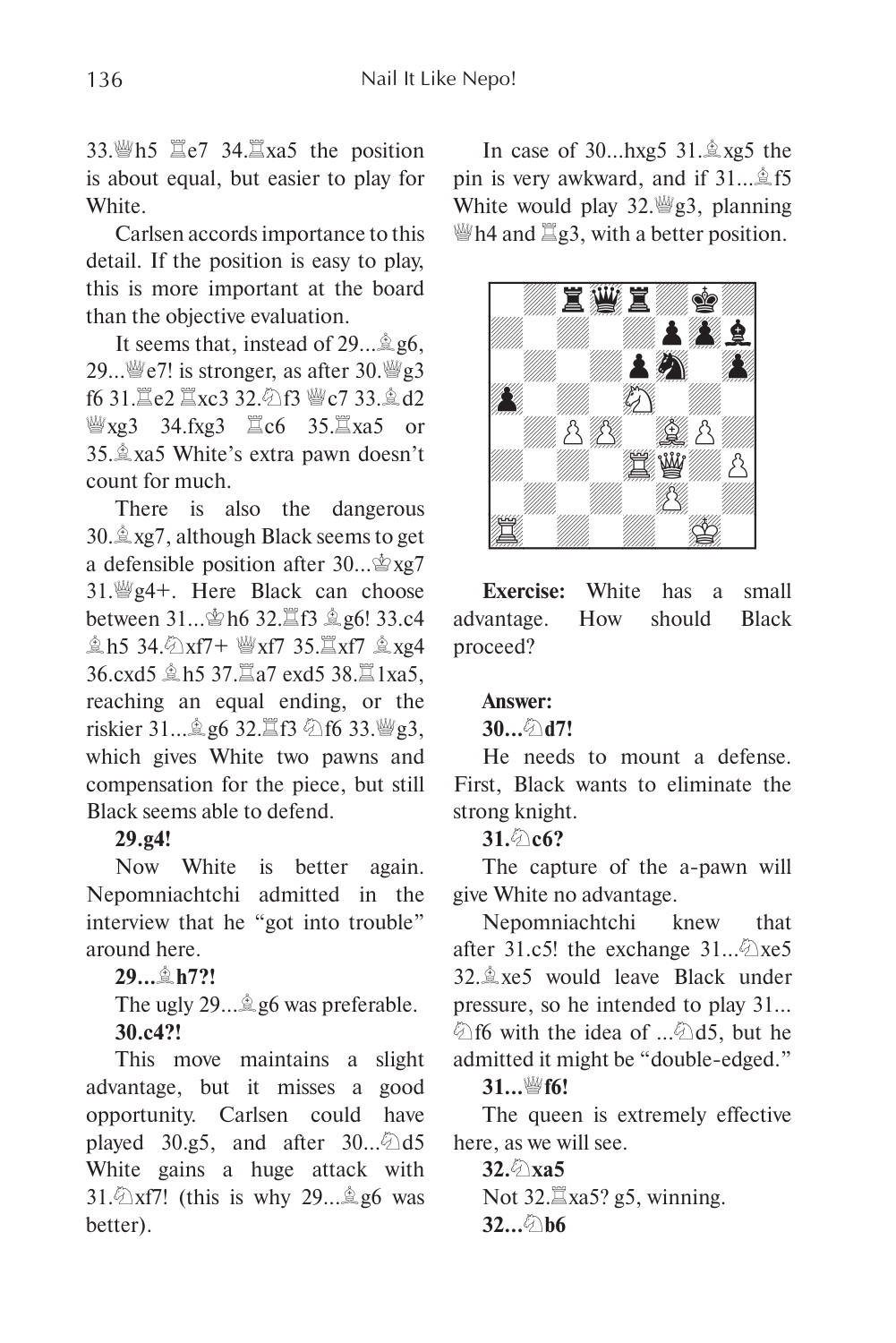

Now White's pieces are in dubious places. He wants to play c5 and  $\&$  c4d6, and of course if he can do this he will get a great position.

## **33.c5?**

He had to give up the c-pawn, with an equal position, but why then play 31.2c6?

**Exercise:** Why is 33.c5 wrong?

#### **Answer:**

#### **33...**G**xc5!**

Simply because of this: the a1 rook is hanging.

"I just put the pawn en prise. I couldn't see that he could take it until after I played it," said Carlsen.

#### **34.dxc5?**

Here Carlsen collapsed: one mistake follows another.

Nepomniachtchi didn't think of 33.c5 as a blunder during the game, he was more focused on try to survive.

He thought that White could still play here  $34.$  Wb7  $\angle$ C2  $35.$   $\angle$  g3 but  $35...$  W xd4 is better for Black.

Recapturing on c5 is surely worse. Maybe White should have played  $34.9e5$  After  $34.94x$   $\frac{100}{100}x$   $35.2x$   $73.2c$ the position is unpleasant for White, but not at all lost.

**34...**I**xa1**+ **35.**K**h2** I**xa5** 



#### **36.**I**c6?**

This was the faulty idea White had in mind. He should have gone for 36.cxb6  $\frac{30}{2}$ xb6, which is clearly worse but not quite lost yet.

**Exercise (simple):** Why was 36. $\%$  c6 the last mistake of the game?

**Answer: 36...**I**a4!** Winning a piece. **37.**Wxa4  $\Diamond$ \xa4 38.c6  $\Diamond$ \b6 39.c7 **f6 40.** $\Box$ **b3** の**c8 0–1**

**Question:** Too many mistakes, right?

**Answer:** Ian explained some of the reasons: "Clearly, Magnus is a little bit sick and this surely disturbs his play. It's hard when you have this sore throat and so on. I mean, I know from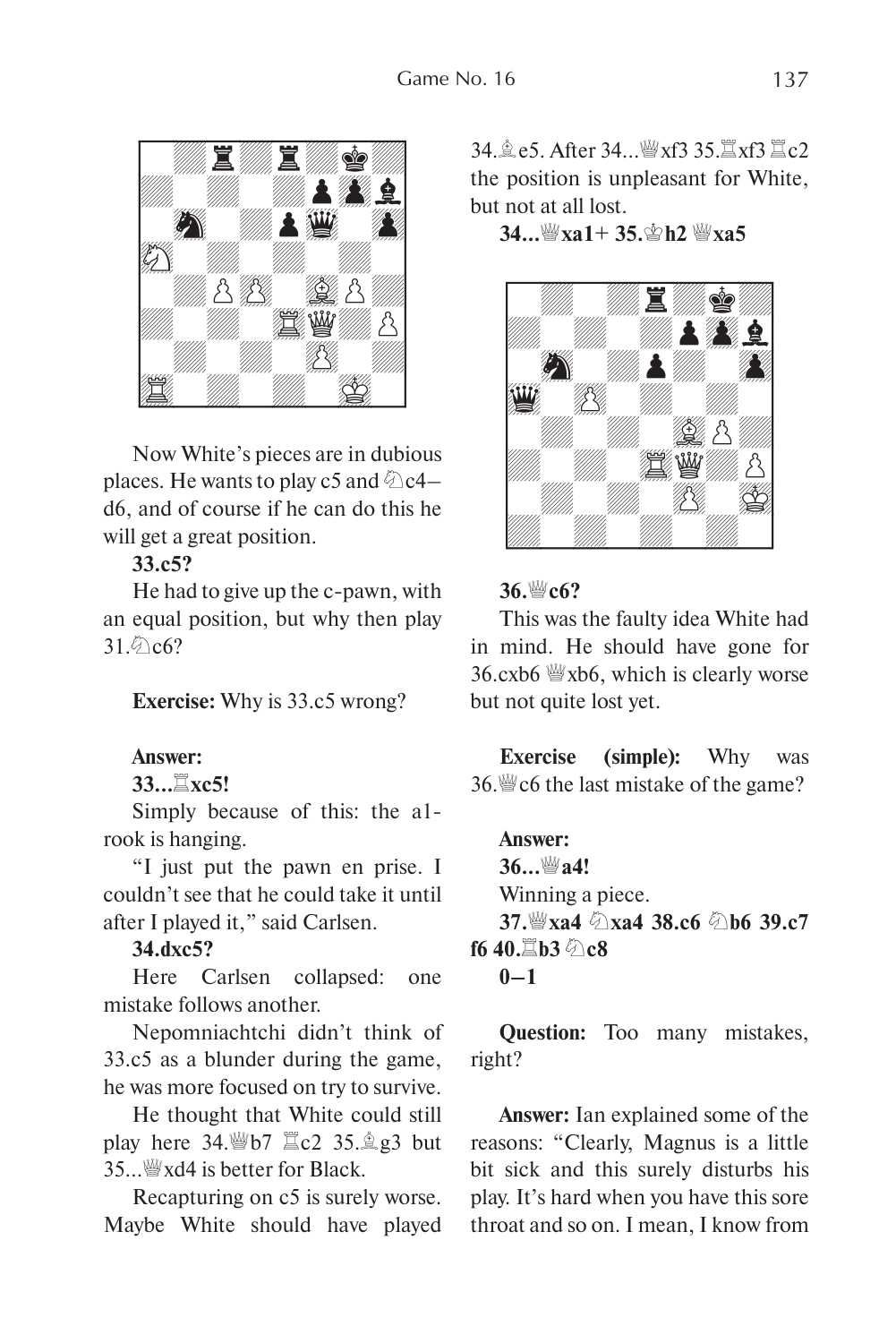my experience that you cannot show your best level when you're fighting some illness instead of fighting your opponent."

Anyway, at the end, Magnus was still the winner. He clinched first prize in the overall Grand Chess Tour 2017.

#### **Some lessons from this game: \***

1.) Don't neglect to ask: "what is my opponent threatening, or planning?" (*24...*I*e7! 27.*G*c1*!)

2.) "Which piece can I improve?" is a question that you should keep asking yourself.  $(19.2 \n\& 14! 26... \n\& 24!$ 27…Ec2!)

3.) "Which piece should I exchange? Which one should I keep?" If you can find the right answers, you'll probably discover the correct plan.  $(22.2e5!)$ 

4.) As always, it's necessary to be alert for tactical weaknesses, both your own and your opponent's. (*25.* E*xh6!* 33.c5?)

5.) "Chess is a state of mind." (*27.* G*c1!* 33.c5? 34.dxc5?)

\* Italics refer to variations, as opposed to moves actually played.

#### **Game 17**

#### **More superb preparation**

Nepomniachtchi produced another great novelty in this game. In this case it was not an amazing tactical shot or deadly attacking idea. It was actually a modest move, attacking a

pawn, but with the same lethal effect as his other novelties.

The move was unexpected – pawn grabbing that is not prudent to carry out at the chess board without preparation, because Nepo was behind in development at the time.

Nepomniachtchi, with 6 points out of 9 and a 2806 rating performance, shared second place in the tournament, with his opponent in this game. They finished half a point behind the winner, Dmitry Jakovenko.

**Boris Gelfand Ian Nepomniachtchi**  *English Opening [A33]* Karpov, Poikovsky (1), 27.05.2018

**1.** $\sqrt[6]{5}$  c5 2.c4  $\sqrt[6]{2}$  c6 3.d4 cxd4 **4.**C**xd4** C**f6 5.**C**c3 e6 6.g3** I**b6** 



#### **7.**C**f3**

**Question:** I remember examples with  $7.\overline{\textcircled{2}}$  db5, which looks more energetic, and also retreats to b3 and